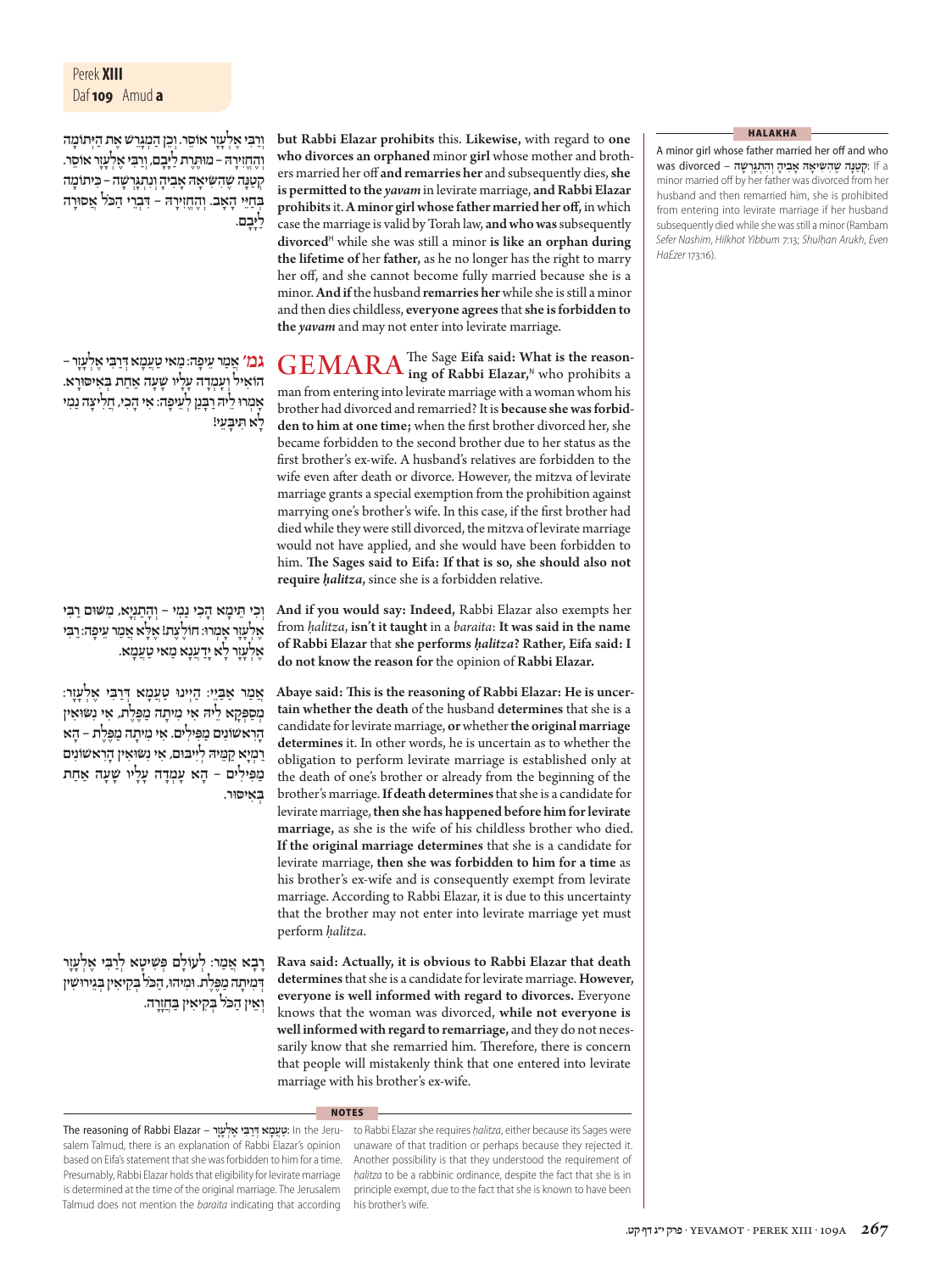| <b>NOTES</b>                                                                                                                                                                                                                                                                                                                                                                                                                                                                                                                                                                                                                                                                                                                                                                                                                                                                                                                                                                                                           |                                                                                                                                                                                                                                                                                                                                                                        |                                                                                                                                                                                                                                                                                                                                                                                                                                                                                                                                                                                                                                                                                                                                                                                                                                                                                                                                                                                                                                                                                      |
|------------------------------------------------------------------------------------------------------------------------------------------------------------------------------------------------------------------------------------------------------------------------------------------------------------------------------------------------------------------------------------------------------------------------------------------------------------------------------------------------------------------------------------------------------------------------------------------------------------------------------------------------------------------------------------------------------------------------------------------------------------------------------------------------------------------------------------------------------------------------------------------------------------------------------------------------------------------------------------------------------------------------|------------------------------------------------------------------------------------------------------------------------------------------------------------------------------------------------------------------------------------------------------------------------------------------------------------------------------------------------------------------------|--------------------------------------------------------------------------------------------------------------------------------------------------------------------------------------------------------------------------------------------------------------------------------------------------------------------------------------------------------------------------------------------------------------------------------------------------------------------------------------------------------------------------------------------------------------------------------------------------------------------------------------------------------------------------------------------------------------------------------------------------------------------------------------------------------------------------------------------------------------------------------------------------------------------------------------------------------------------------------------------------------------------------------------------------------------------------------------|
| He decreed to prohibit levirate marriage with these,<br>due to the case of an orphan in the lifetime of her<br>father – יִדְגַוֵּר דָּנֵי מְשׁוּם יְתוֹמֵה (The base problem exists<br>only in a case where the husband divorced her and sub-<br>sequently remarried and then died while she was still a<br>minor. If she reached majority before he died, then their<br>marriage is by Torah law and she is forbidden to the<br>yavam by rabbinic decree (Rashi; Tosafot).<br>However, some explain that even if she reaches<br>majority while he is still alive, a man who marries a minor<br>does not ordinarily take into consideration that she is<br>not married to him by Torah law. So long as he does<br>not consciously have relations with her for the purpose<br>of acquisition, she remains his wife only on the basis of<br>the initial betrothal. Accordingly, even after she reaches<br>majority, their marriage is by rabbinic law and she is<br>forbidden to the yavam by Torah law (Rashba; Ritva). | אַדְּרַבָּה: חֲזֶרָה, כֵּיְוָן דְיָתְבָא תּוֹתֵיהּ<br>אִית לֵיהּ קָלָא! מִי לָא עָסְקִינַן דְּאַהַדְרָהּ<br>בְּאוֹרְהָא וּשְׁכִיב בְּצַפְרָא.                                                                                                                                                                                                                          | The Gemara argues against this point: On the contrary, her<br>return to her former husband, since she is living with him,<br>generates publicity, so that it is known that they are remarried.<br>The Gemara answers: Are we not dealing even with a case in<br>which he remarried her in the evening and died in the morn-<br>ing? In this instance and others like it, not everyone would know<br>that he remarried her, and they will think that the brother took<br>his deceased brother's ex-wife in levirate marriage. In order to<br>avoid such situations, Rabbi Elazar decreed that she is always<br>forbidden.                                                                                                                                                                                                                                                                                                                                                                                                                                                             |
|                                                                                                                                                                                                                                                                                                                                                                                                                                                                                                                                                                                                                                                                                                                                                                                                                                                                                                                                                                                                                        | ַרַב אַשִׁי אֲמַר: הַיְינוּ טַעֲמָא דְּרַבִּי אֶלְעָזָר:<br>דִּגְוַר הָנֵי מִשׁוּם יְתוֹמָה בְּחַיֵּי הָאָב וְהֶחֱזִירָהּ.<br>הָכִי נַמִי מִסְתַּבְּרָא, מִדְקָתָנֵי סֵיפָא: קְטַנָּה<br>שֶׁהִשִּיאָהּ אָבִיהָ וְנִתְגָּרְשָׁה – כִּי <mark>ְתוֹמָה בְּחַיֵּי</mark><br>הָאָב, וְהֶחֱזִירָהּ – דִּבְרֵי הַכֹּלֹ שֵׁאֲסוּרַה<br>ליבם.                                   | Rav Ashi said: This is the reasoning of Rabbi Elazar: He<br>decreed to prohibit levirate marriage with these, i.e., women who<br>were divorced and remarried, due to the case of a girl who is<br>considered an orphan in the lifetime of her father, <sup>N</sup> who was<br>divorced by her husband and he subsequently remarried her. If<br>a minor girl was married off by her father and was subsequently<br>divorced, she is no longer subject to her father with regard to<br>marriage and divorce, but because she is a minor, any marriage<br>she enters into is by rabbinic rather than by Torah law. The<br>Gemara comments: So too, this is reasonable based on what was<br>taught in the latter clause of the mishna: A minor girl whose<br>father married her off and who was subsequently divorced while<br>she was still a minor, is like an orphan during her father's life-<br>time. And if the husband remarries her while she is still a minor<br>and then dies, everyone agrees that she is forbidden to the<br>yavam and may not enter into levirate marriage. |
|                                                                                                                                                                                                                                                                                                                                                                                                                                                                                                                                                                                                                                                                                                                                                                                                                                                                                                                                                                                                                        | הַאי מַאי לְמֵימְרָא? פִּשִּׁיטָא! אֶלָּא לָאו הָא<br>קָא מַשְּׁמַע לְן: טַעֲמָא דְּרַבִּי אֶלְעָזָר דְּגָזַר<br>הַנָּךָ מְשׁוּם הַאי, שְׁמַע מִינַּהּ.                                                                                                                                                                                                                | What is the purpose of stating this halakha? It is obvious. Rather,<br>is it not teaching us Rabbi Elazar's reason for decreeing that<br>these women who were divorced and remarried are forbidden<br>due to that woman, the girl who is considered an orphan in the<br>lifetime of her father? The Gemara concludes: Learn from here<br>that this is his reason.                                                                                                                                                                                                                                                                                                                                                                                                                                                                                                                                                                                                                                                                                                                    |
|                                                                                                                                                                                                                                                                                                                                                                                                                                                                                                                                                                                                                                                                                                                                                                                                                                                                                                                                                                                                                        | תַּנְיָא כְּוָוְתִיהּ דְּרַב אֲשִׁי. מוֹדִים חֲכָמִים<br>לְרַבִּי אֶלְעָזֶר בִּקְטַנָּה שֶׁהָשִׂיאָהּ אָבִיהָ<br>וְנִתְגַּרְשָׁה – הֲרֵי הִיא כִּיתוֹמֶה בְּחַיֵּי הָאָב,<br>וְהֶחֱזִירָה – שֶׁאֲסוּרָה לַ <b>יְבָם, מִפְּגֵי שֶׁגֵּירוּשֶׁיהָ</b><br>גִּירוּשִׁין גְּמוּרִין וְאֵין חֲזְרָתָהּ חֲזֶרָה גְּמוּרָה.                                                     | The Gemara comments: It is taught in a baraita in accordance<br>with the opinion of Rav Ashi: The Rabbis concede to Rabbi<br>Elazar concerning a minor girl whose father married her off<br>and who was divorced, that she is like an orphan in the lifetime<br>of her father, and that if her husband remarried her, she is for-<br>bidden to the yavam, because her divorce was a full-fledged<br>divorce by Torah law while her remarriage was not a full-<br>fledged remarriage, as she was still a minor. This implies that<br>Rabbi Elazar's ruling is prompted by the case of a girl who is like<br>an orphan in her father's lifetime and that this was the reason<br>for his decree.                                                                                                                                                                                                                                                                                                                                                                                        |
|                                                                                                                                                                                                                                                                                                                                                                                                                                                                                                                                                                                                                                                                                                                                                                                                                                                                                                                                                                                                                        | בַּמֶּה דְּבָרִים אֲמוּרִים – שֶׁגֵּירִשָּׁהּ כִּשֶּׁהִיא<br>קְטַנָּה וְהֶחֱזִירָהּ כִּשֶּׁהִיא קְטַנָּה, אֲבָל גֵּירִשָּׁהּ<br>בְּשֶׁהִיא קְטַנָּה וְהֶחֱזִירָהּ בְּשֶׁהִיא גִּדוֹלֵה, אִי<br>נַמִי הֶחֱזִירָהּ כְּשֶׁהִיא קְטַנָּה, וְגָדְלָה אֶצְלוֹ<br>וָמֵת - אוֹ חוֹלֶצֶת אוֹ מִתְיַיַבֶּמֶת. מִשּׁוּם<br>רַבִּי אֶלְעָזֶר אָמְרוּ: חוֹלֶצֶת וִלֹא מִתְיַבֵּמֵת. | The <i>baraita</i> continues: In what case is this statement said? In<br>a case where he divorced her while she was a minor and he<br>remarried her while she was still a minor. But if he divorced<br>her while she was a minor and remarried her when she was<br>already an adult, <sup>H</sup> or if he remarried her while she was a minor<br>and she matured to legal adulthood while with him, and he<br>subsequently died, she may either perform halitza or enter into<br>levirate marriage. It was said in the name of Rabbi Elazar: She<br>must perform halitza and may not enter into levirate marriage,<br>since he decreed that all remarried women may not enter into<br>levirate marriage due to the case of one who is like an orphan in<br>her father's lifetime.                                                                                                                                                                                                                                                                                                   |

## **HALAKHA**

He divorced her while she was a minor and remarried her same halakha applies to a deaf-mute whose sense of hearing when she was an adult – **היאִ שֶׁכּ ּכֶׁש ִהיא ְקַטָּנהְוֶהֱחִזָירּה ְ ֲאָבלֵּג ְירָׁש ּה ְ דוֹלהָ גְּ**: If a man divorced his wife while she was a minor, and then remarried her when she was an adult, or if he remarried her when she was a minor and died after she reached majority, she is permitted to enter into levirate marriage with his brother. The

was restored while she was married to the man or if he remarried her after her hearing was restored. These *halakhot* are in accordance with opinion of the Rabbis (Rambam *Sefer Nashim*, *Hilkhot Yibbum* 7:14; *Shulĥan Arukh*, *Even HaEzer* 173:17).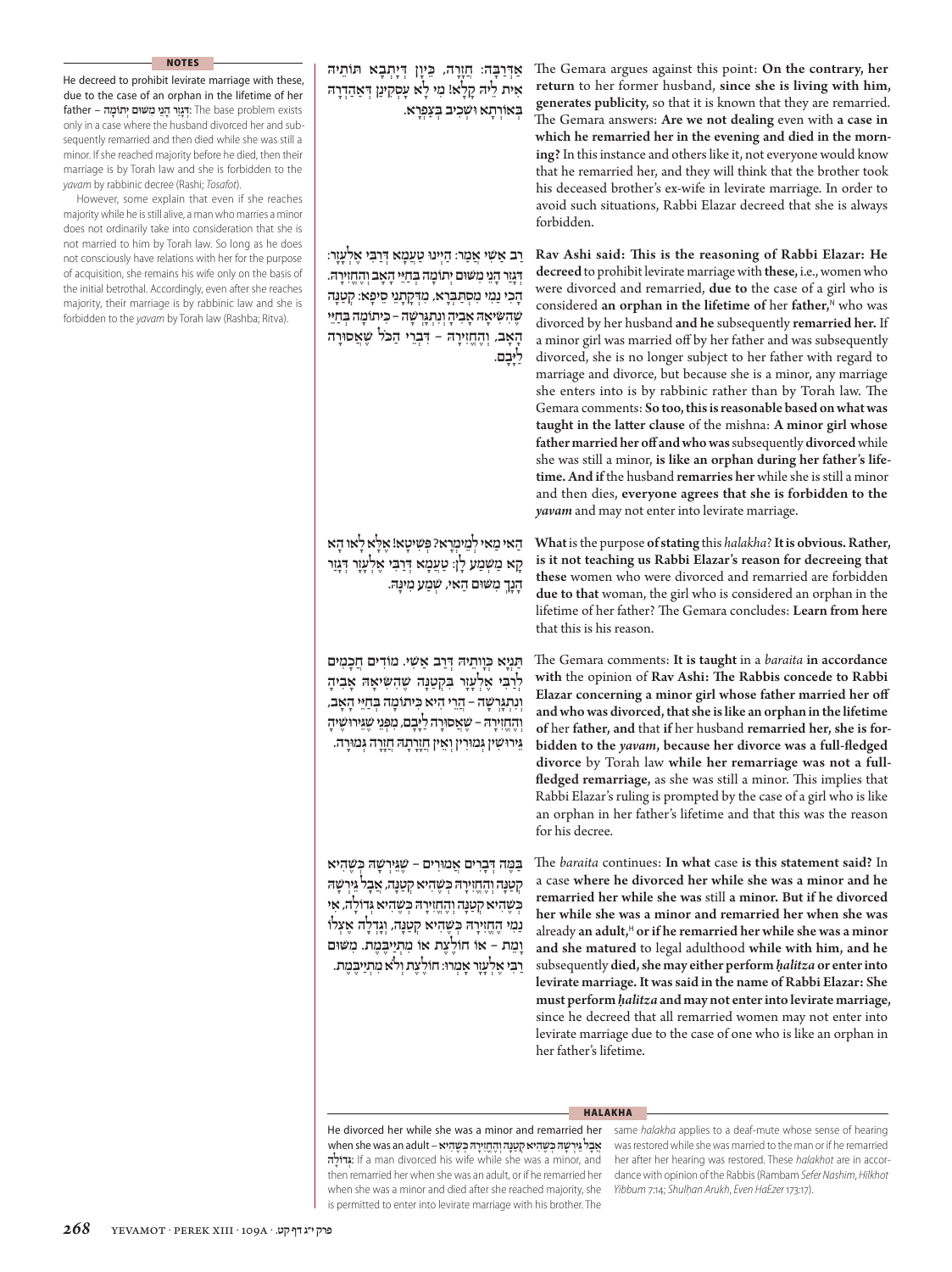**ְּבָעא ִמ ֵּינ ּיהָרָבא ֵמַרבַנ ְחָמן: ָצָרָת ּה ַמ ּהו? ֲאַמר ֵל ּיה: ִהיא ּגּוָפ ּה ְּגֵזָירה, ַוֲאַנן ֵנ ּ יקום ְוִנ ְיגזוֹר ְּגֵזָירה ִלְגֵזָירה?!** 

**ְוָהא ַּתְנָיא, ִמּׁשּום ַרִּבי ֶאְלָעָזר ָא ְמ ּרו: ִהיאְוָצָרָת ּה ֶחוֹלֶצת. ִהיאְוָצָרָת ּה ָסְלָקא ַּדֲעָת ְך? ֶאָּלא ָלאו – אוֹ ִהיא אוֹ ָצָרָת ּה ֶחוֹלֶצת?! ָלאו ָּת ּרוֵצי ָק ְמָתְרַצ ְּת? ְּתֵריץ ָה ִכי: ִהיא ֶחוֹלֶצת. ָצָרָת ּה – אוֹ ֶחוֹלֶצת אוֹ ִמ ְתַי ֶּיבֶמת.**

<mark>מתני'</mark> שְׁנֵי אַחִין נְשׂוּאִין לִשְּׁתֵּי אֲחָיוֹת<br>קטַנּוֹת, וּמֵת בַּעְלֵהּ שֵׁל אָחַת מֵהֵן – **ּל ּזו ֵּתֵצא ִמּׁשּום ֲאחוֹת ִאָּׁשה. ְוֵכן ַהֵ ׁ ְשֵּתי ֵחְרׁשוֹת. ְּג ָדוֹלה ּו ְקַטָּנה, ֵמת ַּב ְעָל ּה ֶׁשל ְקַטָּנה – ֵּתֵצא ַה ְּקַטָּנה ִמּׁשּום ֲאחוֹת ִאָּׁשה.** 

**ֵמת ַּב ְעָל ּה ֶׁשל ְּג ָדוֹלה – ַרִּבי ֱאִל ֶיעֶזר ֵאוֹמר: ְמַל ְּמִדין ֶאת ַה ְּקַטָּנה ֶׁשְּתָמֵאן ּבוֹ,** 

**ַרָּבןַּג ְמִל ֵיאל ֵאוֹמר: ִאם ֵמ ֲיאָנה – ֵמ ֲיאָנה, ְו ִאם ָלאו – ַּת ְמ ִּתין ַעד ֶׁשַּתְגִ ּדיל, ְוֵתֵצא ַהֵּל ּזו ִמּׁשּום ֲאחוֹת ִאָּׁשה.** 

**Rava asked Rav Naĥman: What is** the *halakha* with regard to **the**  rival wife<sup>N</sup> of a girl whose husband remarried her, according to Rabbi Elazar? Is the girl regarded as a forbidden relative to the extent that even her **rival wife** may not enter into levirate marriage? **He said to him: She herself is** forbidden due to **a rabbinic decree,**  as explained already. **And will we** then **proceed to issue a decree**  to prevent violation of a decree?<sup>N</sup> Accordingly, her rival wife is permitted to enter into levirate marriage.

The Gemara challenges: Isn't it taught in a *baraita*: It was said in the **name of Rabbi Elazar:** Both **she and her rival wife must perform**  *halitza*? The Gemara asks: Would it enter your mind to say: She **and her rival wife?** Why should two women from the same household perform *ĥalitza*? *Ĥalitza* performed by one of them exempts the other. **Rather, should it not** say: **Either she or her rival wife must perform** *ĥalitza***,** but even the rival wife may not enter into levirate marriage. The Gemara responds: Are you not emending the mishna? If so, **emend it as follows: She** can only **perform** *ĥalitza***; her rival wife may either perform** *ĥalitza* **or enter into levirate marriage.** 

 $\bf{MISHNA}^{\text{If two brothers are married to two minor}$   $\bf{MISHNA}^{\text{If two brothers are married to two minor}$ **dies** childless, **this** widowed girl **shall be exempt** from levirate marriage **due to** her status as a forbidden relative, **as** one is prohibited from marrying the **sister** of **his wife. Th e same** *halakha* applies to **two deaf-mute women,** whose status is like that of two minors in this matter, as their marriages are valid by rabbinic law. And if two brothers were married to two sisters, one of them **an adult and** the other **a minor,**<sup>H</sup>and **the husband of the minor dies, the minor shall**  leave due to her status as the sister of a wife, as in the first case in the mishna.

But **if the husband of the adult dies,** it generates a Torah obligation of levirate marriage, which is not abrogated by the rabbinic prohibition proscribing the *yevama* as his wife's sister. This prohibition is by rabbinic law, because marriage to a minor is rabbinic in origin. What does one do under such circumstances? **Rabbi Eliezer says: We instruct the minor,** i.e., his wife, **to refuse him,** so that her marriage is dissolved and he may then enter into levirate marriage with her adult sister, the widow of his childless brother.<sup>H</sup>

**Rabban Gamliel says: If** the minor **refuses** of her own accord, **her refusal is valid. And if not, she should wait until she reaches majority,** whereupon her marriage is valid by Torah law, **and that**  widowed adult sister **shall be exempt** from levirate marriage **due to**  her status as the **sister** of **a wife.**

# **NOTES**

 What is the *halakha* with regard to the rival wife – question the debated commentaries early The **ָ**:**צָרָת ּה ַמ ּהו** of the status of the rival wife of an orphan in her father's lifetime who remarried, according to the opinion of the Rabbis. Some hold that she performs *ĥalitza* and does not enter into levirate marriage, because the orphan herself is forbidden to her *yavam* by Torah law, and therefore her rival wife is forbidden by rabbinic decree (Ra'avad). Others maintain that the rival wife of the orphan in her father's lifetime is permitted to enter levirate marriage; no decree was made in her regard because everyone knows that the betrothal of a minor is by rabbinic law and that this is the reason a minor is prohibited from entering into levirate marriage (Rif ). In the Jerusalem Talmud, the *amora'im* disputed this issue, and the majority of them permit her to enter into levirate marriage. However, it appears that the opinion in the Jerusalem Talmud with regard to the marriage of a minor differs from that in the Babylonian Talmud, as the former source considers the marriage of a minor who is an orphan in her father's lifetime to be a partial acquisition (see Rashba).

 And will we then proceed to issue a decree to prevent violation of a decree – **ירהָזֵגְלִ ירהָזֵגְּ יגזוֹרְ נִוְיקום ּ נֵנןַאֲוַ**: Some commentaries point out that in other cases where a *yevama* is prohibited from entering into levirate marriage due to a rabbinical decree, the rival wife is also prohibited from doing so (see 31b). Why is this argument not made there? They explain that one decree of the Sages cannot be compared to another, as some are more expansive than others (*Tosefot Ĥad MiKamma'ei*;Meiri).

### **HALAKHA**

 If two brothers are married to two minor sisters – **חיםִ אַ ניֵשְ ׁ** brothers competent halakhically two If **ְ**:**נ ׂשּו ִאין ִל ׁ ְשֵּתיֲאָחיוֹת ְקַטּנוֹת** were married to two minor sisters or to two deaf-mutes and one of the men died, the wife of the dead brother is exempt from levirate marriage due to the prohibition against marrying the sister of one's wife. This is the case because both marriages are by rabbinic law (Rambam *Sefer Nashim*, *Hilkhot Yibbum* 7:15; *Shulĥan Arukh*, *Even HaEzer* 175:9).

 An adult and a minor – **נהָּטַקְ וּ דוֹלהָ גְּ**: If two brothers were married to two sisters, one of whom was an adult and the other a minor, and the minor's husband died, she is exempt from levirate mar-

riage due to the prohibition against marrying the sister of one's wife (Rambam *Sefer Nashim*, *Hilkhot Yibbum* 7:15; *Shulĥan Arukh*, *Even HaEzer* 175:11).

 If the husband of the adult dies – **דוֹלהָ גְּ שלֶׁ הּ לָעְ בַּ מתֵ**: If the adult sister's husband died without children, the widow becomes eligible for levirate marriage. Under such circumstances, the minor is instructed to make a declaration of refusal of her husband, dissolving her marriage and allowing the *yavam* to enter levirate marriage with the *yevama*. This *halakha* follows the Gemara in ruling in accordance with the opinion of Rabbi Eliezer (Rambam *Sefer Nashim*, *Hilkhot Yibbum* 7:15; *Shulĥan Arukh*, *Even HaEzer* 175:11).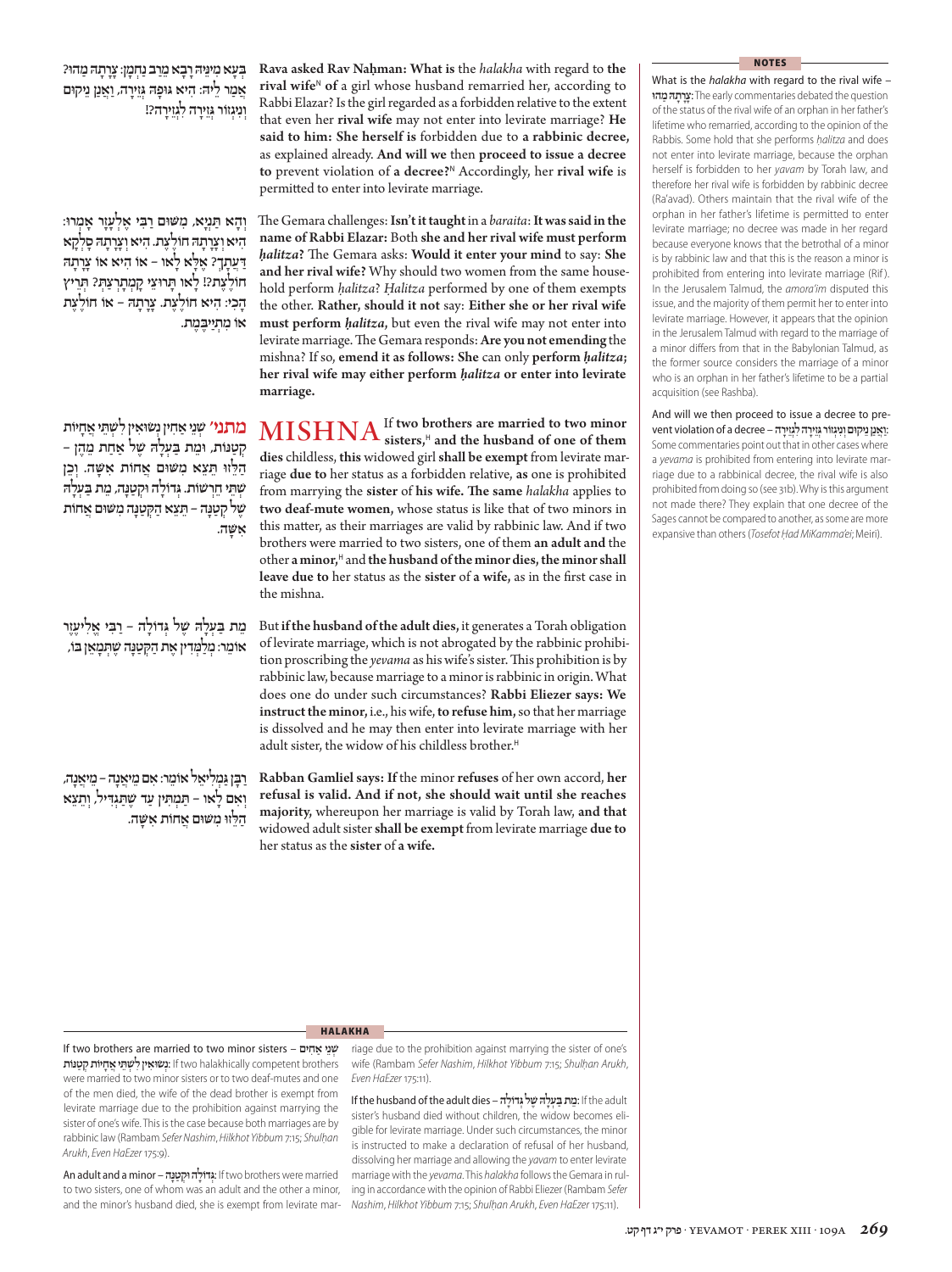## **LANGUAGE**

 Woe [*ee*] – **איִ** : *Ee* is a cry of distress, similar to woe in English. *Tosefot Yom Tov* notes that this term is mentioned in the Bible: "Woe [*ee*] is the land whose king is a youth" (Ecclesiastes 10:16).

## **BACKGROUND**

**Nullification of vows – יְהֵפֵרֶת גְדַרִים** It is written in the Torah (Numbers, chapter 30) that a father is authorized to nullify the vows of his daughter before she either attains the age of majority or marries. Similarly, a husband is entitled to nullify vows made by his wife. If a girl is betrothed before she attains the age of majority, her vows may be nullified by her husband and father acting together. For nullification to be valid, the vow must be nullified on the same day on which the father or husband hears of it. A husband is empowered to nullify only those vows that directly or indirectly affect the personal relationship between him and his wife. According to many opinions, this restriction applies to the father as well.

 He should cling to *ĥalitza* and distance himself must One **ִ**:**יְדַּבק ַּבֲחִל ָיצהְוִי ְתַרֵחק ִמֵמ ּ יאון** – refusal from try to avoid refusals and instead prefer *ĥalitza*, in accordance with bar Kappara's statement (Rambam *Sefer Nashim*, *Hilkhot Geirushin* 10:16).

**HALAKHA**

**ַרִּבי ְי ֻׁ הוֹשע ֵאוֹמר: ִאי לוֹ ַעל ִאׁ ְשּתוֹ, ִאי לוֹ ַעל ֵאֶׁשת ָא ִחיו. ִמוֹציא ֶאת ִאׁ ְשּתוֹ ְּבֵגט ְוֵאֶׁשת ָא ִחיו ַּבֲח ִל ָיצה.**

<mark>גֹמ</mark>׳ וּמִי שָרֵי? וְהָתָנֵי בַּר קַפָּרָא: לְעוֹלָם יִדְבַּק<br>אדם בּשׁלֹשה דּברים ויתרחק משלֹשה דּברים. **ִיְדַּבק ִּבׁ ְשלֹ ָׁשה ְ ּדָבִרים: ַּבֲח ִל ָיצה, ּוַבֲהָבַאת ָׁשלוֹם, ּוַבֲהָפַרת ְנָדִרים. ְוִי ְתַרֵחק ִמְּׁשלֹ ָׁשה ְ ּדָבִרים: ִמן ַה ֵּמ ּ יאון, ּו ִמן ַהִּפ ְקדוֹנוֹת, ּו ִמן ָהֵעְרבוֹנוֹת! ֵמ ּ יאון ְ ּד ִמ ְצָוה ָׁש ֵאני.**

**ּגּוָפא, ָּתֵני ַּברַקָּפָרא: ְל ָעוֹלם ִיְדַּבק ָאָדם ִּבׁ ְשלֹ ָׁשה ּכַאָּבא ָׁש ּאול, ְ ּדַתְנָיא, ַאָּבא ְ ּדָבִרים: ַּבֲח ִל ָיצה – ְ ָׁש ּאול ֵאוֹמר: ַה ּכ ֵוֹנס ֶאת ְי ִב ְמ ּתוֹ ְל ֵׁשם נוֹי, ְל ֵׁשם ּכ ִא ּילּו ּפ ֵוֹגע ָּבֶעְרָוה, ִא ׁישּות, ְל ֵׁשםָּדָבר ַאֵחר – ְ ְוָקרוֹב ְּבֵע ַיני ִל ְהיוֹת ַהָּוָלד ַמ ְמֵזר.** 

**ַּבֲהָבַאת ָׁשלוֹם – ִ ּד ְכ ִתיב ַּ״בֵּקׁש ָׁשלוֹם ְוָרְדֵפ ּהו״.**

**Rabbi Yehoshua says:** When the brother married to the adult sister dies, leaving the brother married to the minor, woe  $[ee]^{\text{L}}$  to **him for his wife, woe to him for his brother's wife.** Under these circumstances, he loses both women: **He must release his own wife with a bill of divorce** and **his brother's wife by** performing *ĥalitza***.** He cannot stay married to his wife because she is the sister of his *yevama*, and he cannot enter into levirate marriage with the *yevama* even after divorcing his wife, because the *yevama* is his wife's sister. The principle that one is completely absolved from levirate marriage when the potential *yevama* is a forbidden relative does not apply because Torah law does not recognize his marriage to his minor wife. That marriage's rabbinic sanction does not suffice to render the *yevama*, his wife's sister, a forbidden relative who is not a candidate for levirate marriage.

GEMARA The Gemara inquires about Rabbi minor to refuse: Is it permitted to instruct her to refuse? Doesn't **bar Kappara teach: A person should always cling to three**  things<sup>N</sup> and distance himself from three things. He should **cling to three things: To** *ĥalitza* rather than levirate marriage, to bringing about peace, and to the nullification of vows.<sup>BN</sup> **And he should distance himself from three things: From**  refusal;<sup>HN</sup> and from accepting deposits, as he is then responsible for them; and from serving as a guarantor. The Gemara answers: **A refusal for a mitzva is diff erent,** as this refusal is performed to allow the mitzva of levirate marriage to be fulfilled with the other sister.

§ The Gemara explains the details of the matter itself. Bar **Kappara taught: A person should always cling to three things: To** *ĥalitza***;** this is **in accordance with** the opinion of**Abba Shaul, as it is taught** in a *baraita*: **Abba Shaul said: One who marries his** *yevama* **for** her **beauty,** or **for the sake of matrimony** because he wants to be married to her, **or for some other reason,** such as her money, **it is as if he is having intercourse with a woman forbidden to him, and in my eyes** it is **almost as if his off spring**  were a *mamzer*. Therefore, it is preferable that one performs *ĥalitza* and avoids sin.

One should cling to bringing about peace, as it is written "Seek **peace and pursue it"** (Psalms 34:15).

### **NOTES**

 Maharsha The **ִ**:**יְדַּבק... ִּבׁ ְשלֹ ָׁשה ְ ּדָבִרים וכו׳** – .etc ,things three to Cling explains the commonality among the actions bar Kappara lists: For each one, it is possible to state reasons in favor of or against performing them. *Ĥalitza* is a mere substitute for the mitzva of levirate marriage, and the nullification of vows amounts to avoiding one's obligations. Even the pursuit of peace has a negative side, as for the sake of peace one is even permitted to lie (see 65b; *Iyyun Ya'akov*). With regard to the actions to be avoided, refusal seems justified, as it dissolves a marriage that is valid only according to rabbinic law, and bailees and guarantors offer aid to those in need.

The Riaf writes that the two lists correspond to one another: One should distance himself from refusal and choose *ĥalitza* instead; one should pursue peace but not take charge of deposits or become a guarantor; and if one becomes obligated to do so, he should nullify his vow.

And to the nullification of vows – **ריםִדָנְ רתַפָהֲבַוּ**: The term nul-

lification of vows usually refers to the right of a husband to nullify the vows of his wife on the day that he hears about them. However, Rashi extends the concept to include the dissolution of one's vows by a halakhic authority, as one would expect from the implication in the Gemara that bar Kappara objects to vows in general.

 the to According **ִ**:**י ְתַרֵחק ִמן ַה ֵּמ ּ יאון** – refusal from oneself Distance Jerusalem Talmud, the court does not initiate refusal. Wherever the procedure of refusal is discussed, it is referring only to cases where the minor came to the court on her own initiative and made a declaration of refusal. Rabbeinu Ĥananel relates the tradition of the *ge'onim* in this matter. They discouraged the practice of marrying off minors in order to avoid the occurrence of refusal (see *Tosefot Rid*). The Maharshal cites a ban by leading Ashkenazic scholars against performing refusals, although this was not universally accepted in practice (see *Shulĥan Arukh Even HaEzer* 155:10, and in the comment of Rema).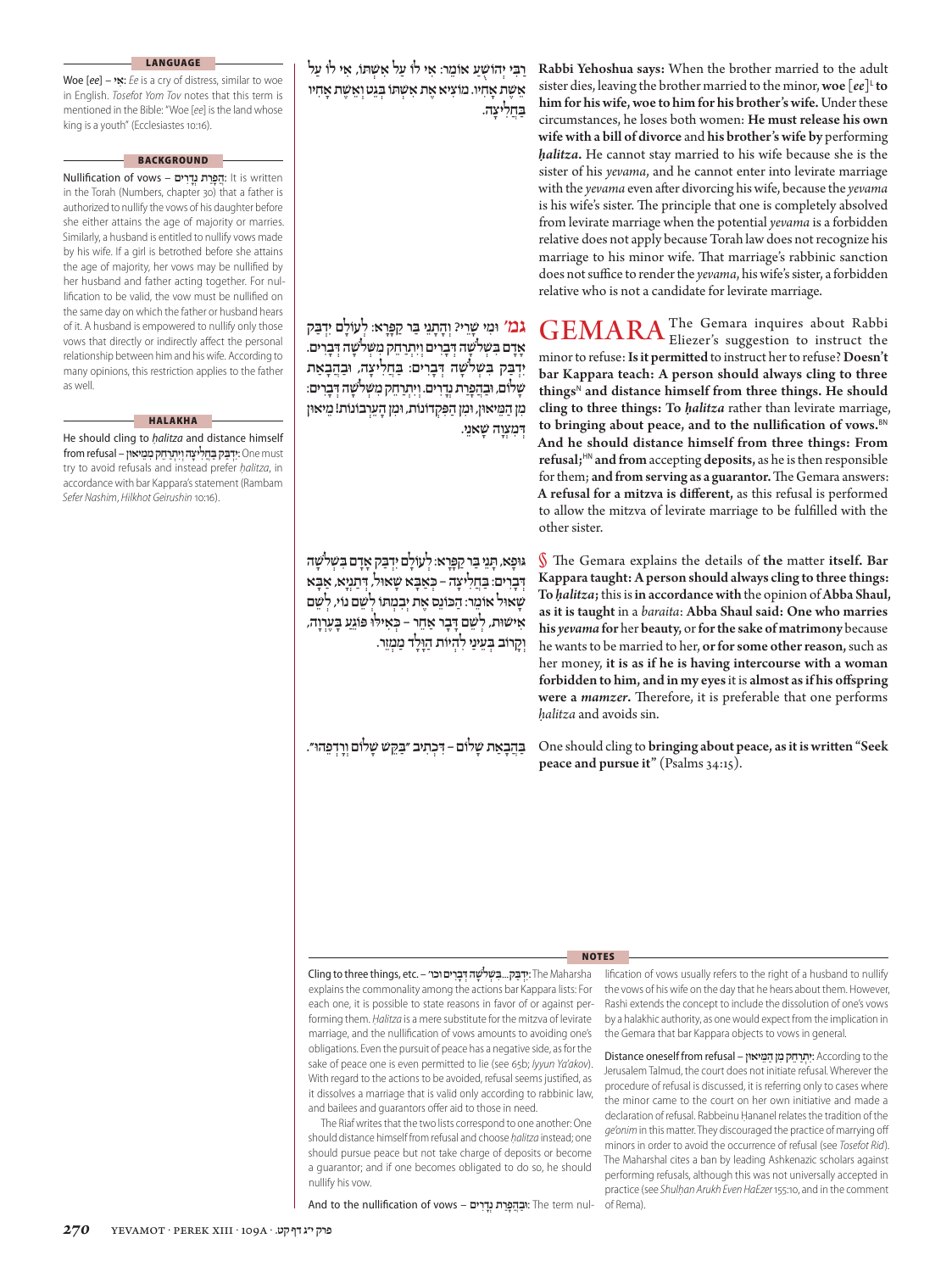# Perek **XIII** Daf **109** Amud **b**

**ַוֲאַמרַרִּבי ַאָּב ּהו: ָא ְתָיא ְ״רִד ָיפה״ ְ״רִד ָיפה״, ּכ ִתיב ָהָכא ַּ״בֵּקׁש ָׁשלוֹם ְוָרְדֵפ ּהו״ ּו ְכ ִתיב ְ ָהָתם ֵ ״רוֹדף ְצָדָקהָוָחֶסד ִי ְמָצא ַחִיּים ְצָדָקה ּכַרִּבי ָנָתן, ְ ּדַתְנָיא ְוָכבוֹד״ ַּבֲהָפַרת ְנָדִרים – ְ ּכ ִא ּיל ּו ָּבָנה ָּבָמה, ַרִּבי ָנָתן ֵאוֹמר: ַהּנֵוֹדר ְ ּכ ִא ּילּו ִה ְקִריב ָעֶל ָיה ָקְרָּבן. ְוַה ְמַקְיּימוֹ ְ**

**ְוִי ְתַרֵחק ִמׁ ְשלֹ ָׁשה ְ ּדָבִרים: ִמן ַה ֵּמ ּ יאוִנין – ִ ּד ְלָמאָּגְדָלה ּו ִמ ַיחְרָטא ָּב ּה; ִמן ַהִּפ ְקדוֹנוֹת – ּכי ֵּב ֵ יית ּיה ָּדֵמי; ִמן ְּבַבר ָמָתא, ְ ּדֵב ֵ יית ּיה ִ ָהֵעָרבוֹן – ְּבַעְרֵבי ֶׁשְּל ִציּוֹן,**

**ּכי ְ ּדָאַמרַרִּבי ִי ְצָחק: ַמאי ִ ּד ְכ ִתיב ַ״רעֵי רוֹע ִ ָעַרב ָזר״ – ָרָעה ַאַחרָרָעה ָּתבֹא ִל ְמַק ְּבֵלי ֵּגִרים ּוְלַעְרֵבי ֶׁשְּל ִציּוֹן ּוְל ֵתוֹקע ַע ְצמוֹ ִלְדַבר ּכַרִּבי ֶחְל ּבוֹ ְ ּדָאַמרַרִּבי ֲהָלָכה. ְמַק ְּבֵליֵּגִרים – ְ ּכַסַּפַחת ָּבעוֹר. ֶחְל ּבוֹ: ָקׁ ִשיםֵּגִרים ְלִי ְׂשָרֵאל ְ**

**ַעְרֵבי ֶׁשְּל ִציּוֹן – ְ ּדָע ְבֵדי ׁ ְשלוֹף ּדוֹץ. ּת ֵוֹקע ַע ְצמוֹ ִלְדַברֲהָלָכה – ְ ּדַתְנָיא, ַרִּבי ֵ יוֹסי ֵאוֹמר: ּכל ָה ֵאוֹמר ֵאין לוֹ ּתָוֹרה – ֵאין לוֹ ּתָוֹרה. ָ ּכל ָה ֵאוֹמר ֵאין לוֹ ֶאָּלא ְּפׁ ִש ָיטא! ֶאָּלא: ָ ּלא ּתָוֹרה, ּתָוֹרה – ֵאין לוֹ ֶאָ**

**ּלא ַּדֲא ִפ ּילּו ּתָוֹרה ֵאין ָהא ַנִמי ְּפׁ ִש ָיטא! ֶאָ לוֹ. ַמאי ַטֲעָמא? ֲאַמרַרב ַּפ ָּפא: ָאַמר ְקָרא ּכל ֶׁשֶיּׁ ְשנוֹ ַּבֲע ִׂשָיּה ּ״ו ְלַמְד ֶּתם ַוֲע ִׂש ֶיתם״, ָ ּכל ֶׁשֵאינוֹ ַּבֲע ִׂשָיּה ֵאינוֹ ֶי ׁ ְשנוֹ ִּב ְל ִמ ָידה, ָ ִּבְל ִמ ָידה.** 

**And Rabbi Abbahu said: It is derived** by verbal analogy from the terms pursuit and pursuit.<sup>N</sup> It is written here: "Seek peace and **pursue it"** (Psalms 34:15) and it is written there: "He who pursues **righteousness and mercy fi nds life, prosperity, and honor"** (Proverbs 21:21), indicating that pursuing peace is a mitzva, just as pursuing righteousness and mercy is. As for the nullification of vows, **this is in accordance with** the opinion of **Rabbi Natan, as it is taught** in a *baraita*: **Rabbi Natan says:** With regard to **one who vows, it is as if he built** a personal altar<sup>N</sup> when it is prohibited to build an altar outside the Temple. **And one who fulfi lls that** vow, **it is as if he sacrificed an offering on this personal altar,<sup>H</sup> thereby** doubling his sin. Therefore, it is preferable that he ask a halakhic authority to dissolve the vow.

**And one should distance himself from three things: From refusals,** as **perhaps she will grow up and regret** her decision, and itwill turn out that she refused a husband who was suitable for her. **From deposits** entrusted to him **by an inhabitant of the same city, as** he will treat the bailee's home as his home.<sup>N</sup> The owner might enter the bailee's house and take the deposit without the latter's knowledge, and subsequently falsely sue him for its return. **From serving as a guarantor: Th is is referring to Sheltziyyon guarantees,** in which the lender is entitled to demand payment from the guarantor even before the borrower defaults on the loan.

**As Rabbi Yitzĥak said: What is** the meaning of that **which is writ**ten: "He who serves as a guarantor for a stranger shall suffer evil; but he who hates those who shake hands is secure" (Proverbs 11:15)? This means: Evil after evil will befall those who accept converts, **and Sheltziyyon guarantors, and one who confounds himself in**  matters of *halakha*. The Gemara clarifies. Evil will befall those who **accept converts: Th is is in accordance with** the opinion of **Rabbi Ĥelbo. As Rabbi Ĥelbo says: Converts are diffi cult for the Jewish people like a leprous sore on the skin.** 

Evil shall befall **Sheltziyyon guarantors because they practice:**  Pull out, thrust in. That is, they pull out the borrower and thrust the guarantor in his place as the one responsible for the loan. Evil befalls one who confounds himself in matters of *halakha*, as it is **taught** in a *baraita*: **Rabbi Yosei says: Anyone who says he has no**  Torah, has no Torah. The Gemara asks: Is this not obvious? Rather, **anyone who says he has nothing other** than **Torah, has nothing other** than **Torah.**<sup>N</sup>

The Gemara asks: But isn't this also obvious? One does not receive more reward than he deserves. **Rather,** it means that **he does not even have Torah. What is the reason? Rav Pappa said: Th e verse**  states: That you may learn them and perform them, which is an abridged version of the verse "Hear, O Israel, the statutes and the ordinances that I speak in your ears this day, that you may learn them, and take care to perform them" (Deuteronomy  $\varsigma$ :1). The verse teaches that **anyone who is engaged in performing** mitzvot **is engaged in** Torah **study, while anyone not engaged in performing**  mitzvot **is not engaged in** Torah **study;** the Torah study of one who wishes only to immerse himself in his studies without fulfilling the mitzvot is not considered to be fulfilling even the mitzva of Torah study.

### **HALAKHA**

 One who vows, it is as if he built a personal altar and one who fulfills that vow, it is as if he sacrificed an offering on this הַנּוֹדֵר כְּאִילוּ בָּנָה בָּמָה, וְהַמְקַיִּימוֹ כְּאִילוּ הִקְרִיב עָלֵיהָ – personal altar **בןָּרְקָ**: If one vows, it is as if he built an improvised personal altar at a time when it is forbidden to do so, and if he fulfills it, it is as if

he sacrificed an offering on this altar. It is better for him to ask a halakhic authority to dissolve his vow. This ruling is in accordance with Rabbi Natan's opinion (Rambam *Sefer Hafla'a*, *Hilkhot Nedarim* 13:25; *Shulĥan Arukh*, *Yoreh De'a* 203:3).



 It is derived from pursuit and pursuit – **יפהָ דִרְיאָתְ אָ יפהָ דִרְ**: This verbal analogy appears to be superfluous, as the first verse itself is clearly calling for the pursuit of peace (see *Tosafot*). One answer is that it would have been possible to understand the meaning of the first verse as follows: Seek peace, and pursue your enemy if he will not make peace with you. Therefore, an additional verse was cited to explain that the object of the pursuit in the first verse is also peace (Maharsha).

**ּכ ִא ּילּו ָּבָנה ָּבָמה** – altar personal a built he if As **ְ** : In tractate *Nedarim* Rashi explains this statement as relating to an altar for idol worship, whereas here, like most of the commentaries, he interprets it as relating to a personal altar.

Some commentaries explain this as follows: Even though one who builds a personal altar does so for the purpose of serving God, he nevertheless transgresses a severe prohibition. Vowing is similarly prohibited even though it appears to be a legitimate activity (Ran). Others explain slightly differently: One who builds a personal altar has not yet transgressed the actual prohibition, which is offering sacrifices on that altar, but is preparing for a transgression that will occur later. Likewise, in the case of the vow, the transgression does not lie in the act of vowing but in one's subsequent behavior in which one might not fulfill the vow (Maharsha).

A different explanation of the comparison is that one who vows is adding prohibitions that the Torah does not impose upon him, which is similar to sacrificing an extraneous offering that the Torah does not require. It should be noted that both early and later commentaries qualify this negative attitude to vows, explaining that certain vows that are designed to strengthen one's commitment to Torah and mitzvot are appropriate and even recommended.

 He will treat the bailee's home as his home – **ּכי ֵּב ֵ יית ּיהָּדֵמי ִ יהּ יית ֵ בֵדּ ְ**: The Maharsha explains this differently. He says that this statement refers to a case where the owner's house is as secure as the bailee's, and consequently the bailee is taking on additional responsibility for no purpose.

 He…has nothing other than Torah – **לאָּאֶ לוֹ איןֵ וֹרהָתּ** : This refers to someone who studies Torah solely in order to derive pleasure from his learning and not for the purpose of performing the mitzva of Torah study. Such a person does not receive the reward for performing a mitzva (*ge'onim*).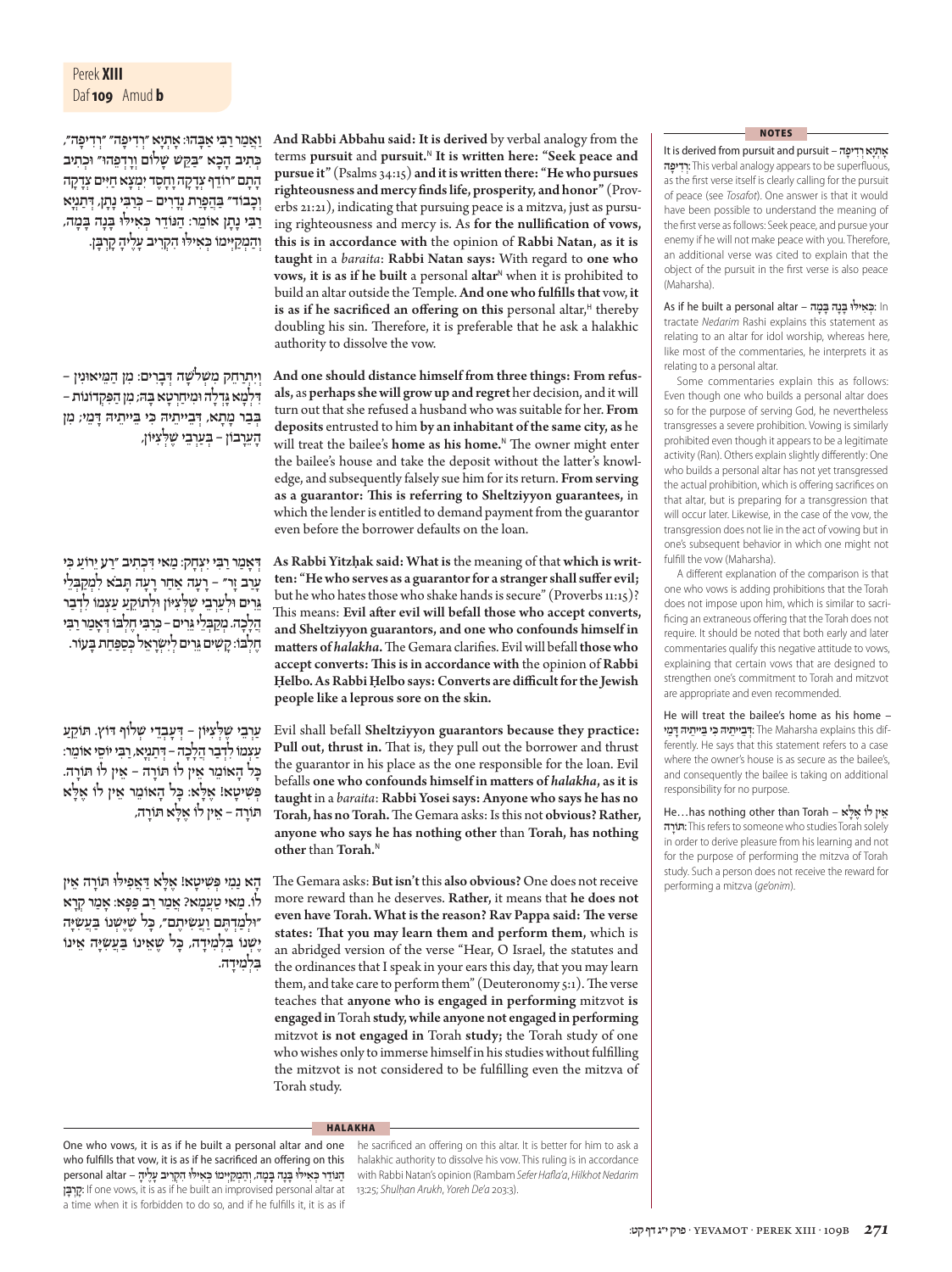## **HALAKHA**

 He should…view himself as if a sword were placed – **…אהֶרְיִ ּכ ִא ּילּו ֶחֶרב ּמוַּנַחת ְ** : Judges must preside in a state of dread, awe, and seriousness. They must not engage in idle talk in court, and each judge must view himself as if a sword were at his throat (Rambam *Sefer Shofetim*, *Hilkhot Sanhedrin* 23:8; *Shulĥan Arukh*, *Ĥoshen Mishpat* 8:2).

## **NOTES**

**When she reaches majority the betrothal reaches major-<br><b>ity with her – בְּרֶי גִּדְלֵי בַּהֲדָה** When she reaches majority the betrothal reaches majorunderstanding of a minor's betrothal: When a husband betroths a minor it is as if he were setting a condition that the betrothal will take effect according to Torah law when she reaches maturity. Although she did not yet possess full intellectual capacity when she was betrothed, and although the betrothal money may no longer exist when she reaches maturity, nevertheless, the Sages decreed that this betrothal takes effect when she reaches majority if she does not refuse him in the interim (see Ramban).

According to a different opinion, the validity of the marriage of a minor is not a function of the initial betrothal but rather of the agreement implied by the fact that she became an adult without dissolving the bond between her and her husband (see *Kovetz He'arot*, citing Rabbeinu Peretz and Maharik). This is also debated in the Jerusalem Talmud, where the conclusion is that the betrothal is not a result of intercourse subsequent to her majority but depends upon the initial betrothal.

**יְאִיבָּעֵית אֵימָא, לְעוֹלַם בְּדָאָמְרִיתוּ ּכל ָה ֵאוֹמר ֵאין לוֹ ֶאָּלא ֵמ ִע ָּיקָרא: ָ ּתָוֹרה – ֵאין לוֹ ֶאָּלא ּתָוֹרה, ָלא ְצִר ָיכא ְ ּדָקא ַמְגַמר ְלַאֲחִרֵיני ְוָאְזֵלי ְוַע ְבֵדי. ַמ ּהו ְ ּדֵת ָימא ִאית ֵל ּיה ַאְגָרא ְלִד ֵיד ּיה, ָקא ַמׁ ְשַמע ָלן.**

**ְו ִא ָּיבֵעית ֵא ָימא, ּת ֵוֹקע ַע ְצמוֹ ִלְדַבר ֲהָלָכה – ְּבַדָיּ ָינא ְ ּדָאֵתי ִ ּד ָינא ְלַק ֵּמ ּיה, ְוָגַמר ֲהָלָכה ּו ְמַד ֵּמי ִמ ְּילָתא ְל ִמ ְּילָתא, ְו ִאית ֵל ּיהַרָּבה ְוָלא ָאֵזיל ַמׁ ְש ִאיל,** 

**ְ ּדָאַמרַרִּבי ׁ ְש ּמוֵאל ַּבר ַנ ְחָמִני ָאַמרַרִּבי ּכ ִא ּילּו ָ יוֹנָתן: ְל ָעוֹלם ִיְרֶאה ַּדָיּין ַע ְצמוֹ ְ ֶחֶרב ּמוַּנַחת לוֹ ֵּבין ְיֵר ָ יכוֹתיו, ְוֵג ִיהָּנם ְּפ ּתוָחה לוֹ ִמ ַּת ְח ָּתיו, ֶׁשֶּנֱאַמר ִ״הֵּנה ִמ ָּטתוֹ ֶׁשִּל ׁ ְשלֹמֹה ׁ ִשִּׁשים ִּג ּב ִוֹרים ָס ִביב ּלילוֹת״ – ָל ּה ִמִּג ּבֵוֹרי ִי ְׂשָרֵאל וגו׳ ִמַּפַחד ַּבֵ ִמַּפַחד ֶׁשל ֵּג ִיהָּנם ֶׁש ּד ָוֹמה ְלַלְיָלה.**

**ַ״רָּבן ַּג ְמִל ֵיאל ֵאוֹמר: ִאם ֵמ ֲיאָנה״ וכו׳. ְּבָעא ִמ ֵּינ ּיהַרִּבי ֶאְלָעָזרֵמַרב: ַמאי ַטֲעָמא ְ ּדַרָּבן ַּג ְמִל ֵיאל, ִמּׁשּום ְ ּדָקָסַבר ִק ּידּו ֵׁשי ְקַטָּנה ִמ ְיתָלא ְּת ּלו, ְו ִכי ָּגְדָלה ָּגְדֵלי ַּבֲהָד ּה, ַאף ַעל ַּגב ְ ּדָלא ָּבַעל,** 

**אוֹ ִ ּד ְלָמא ִמּׁשּום ְ ּדָקָסַבר ַה ְמַקֵּד ׁשֲאחוֹת ְיָבָמה, ִנְפ ְטָרה ְיָבָמה ְוָהְלָכה ָל ּה, ִאי ָּבַעל ִאין, ִאי ָלא ָּבַעל – ָלא?** 

**ֲאַמר ֵל ּיה: ַהְי ּ ינו ַטֲעָמא ְ ּדַרָּבן ַּג ְמִל ֵיאל, ִמּׁשּום ְ ּדָקָסַבר ַה ְמַקֵּד ׁש ֲאחוֹת ְיָבָמה, ִנְפ ְטָרה ְיָבָמה ְוָה ְלָכה ָל ּה, ִאי ָּבַעל ִאין, ִאי ָלא ָּבַעל – ָלא.**

**ּכי ָנֵיים ְו ָׁשֵכיב ֲאַמרַרב ֵׁשֶׁשת: ָא ִמ ָינא, ִ ַרבֲאַמר ְלָהא ׁ ְשַמ ְע ָּתא. ְ ּדַתְנָיא: ַה ְמַקֵּד ׁש ֶאת ַה ְּקַטָּנה – ִק ּידּו ֶׁש ָיה ְּת ּלוִיין. ַמאי ּכי ָּגְדָלה ָּגְדֵלי ַּבֲהָד ּה, ְוַאף ְּת ּלוִיין, ָלאו ִ ַעל ַּגב ְ ּדָלא ָּבַעל?!** 

**And if you wish, say: Actually, it is as you initially said: Anyone who says he has nothing other** than **Torah has nothing other** than **Torah. Rather,** this statement **is necessary** with regard to one who **teaches others and they go and perform** the mitzvot. **Lest you say that there is reward for him in it,** Rabbi Yosei **teaches us** that since that person engaged in Torah study without the intention of observing the mitzvot himself, he does not receive a reward for the mitzvot that he taught others and which they performed.

**And if you wish, say** that **one who confounds himself in matters of** *halakha* is referring **to a judge who had a case come before him, and he learned** the tradition about **a ruling** in a similar case, and he likens one matter to the other in order to reach a conclusion; **and he has a teacher** nearby **but he does not**  go and ask him. This is inappropriate, as judges must be very careful not to err in judgment.

**As Rabbi Shmuel bar Naĥmani said** that **Rabbi Yonatan said: A judge should always view himself as if a sword were placed**<sup>H</sup> **between his thighs,** so that if he leans right or left he will be injured, **and as if Gehenna was open beneath him, as it is stated: "Behold, it is the bed of Solomon; sixty mighty men**  are around it, of the mighty men of Israel. They all handle the sword, and are expert in war; every man has his sword upon his thigh, **because of dread in the night**" (Song of Songs 3:7-8), i.e., **because of the dread of Gehenna, which is similar to the night.**  Rabbi Shmuel bar Naĥmani understands the mighty men of Israel in this verse to refer to the judges who sit in judgment around the bed of Solomon, i.e., in the Temple.

§ It was taught in the mishna that **Rabban Gamliel says: If** the minor **refuses** of her own accord, her refusal is valid. And if not, she should wait until she reaches majority, whereupon her marriage is valid by Torah law, and the widowed adult sister shall be exempt from levirate marriage due to her status as the sister of a wife. **Rabbi Elazar raised a dilemma to Rav: What is Rabban Gamliel's reasoning?** Is it **because he holds that the betrothal of a minor girl is in suspension and when she reaches majority, the betrothal reaches majority,** i.e., is fully realized, **with her?**<sup>N</sup> Accordingly, the betrothal would then be realized **even if he did**  not engage in intercourse with her after she reached majority.

**Or perhaps, is it because he holds that** when a *yavam* **betroths the sister of his** *yevama***,** causing the *yevama* to be forbidden to him, **the** *yevama* **is exempt and is released** even though her levirate bond came first? If he engaged in sexual intercourse with his betrothed after she reached majority, then yes, the *yevama* is exempt as a forbidden relative, because only then does Rabban Gamliel consider the betrothal to be fully realized, but **if he did not engage in intercourse with his** betrothed, then the *yevama* is **not exempt** from levirate marriage.

**Rav said to him: Th is is Rabban Gamliel's reasoning: Because he holds that** in the case of **one who betroths the sister of his**  *yevama***, the** *yevama* **is exempt and is released,** then **if he**  engaged in sexual intercourse with the sister after she reached majority then **yes,** the *yevama* is exempt from levirate marriage, but if he did not engage in intercourse with the sister after she reached majority, the *yevama* is **not** exempt.

**Rav Sheshet said: I say that Rav said this** *halakha* **when he**  was dozing and lying down, as it is difficult. As it is taught in a *baraita*: In the case of **one who betroths a minor girl, her betrothal is in suspension. What** does it mean that it is **in suspension? Is it not that when she reaches majority, the betrothal reaches majority with her** and is fully realized even if he did not have intercourse with her after she reached majority?